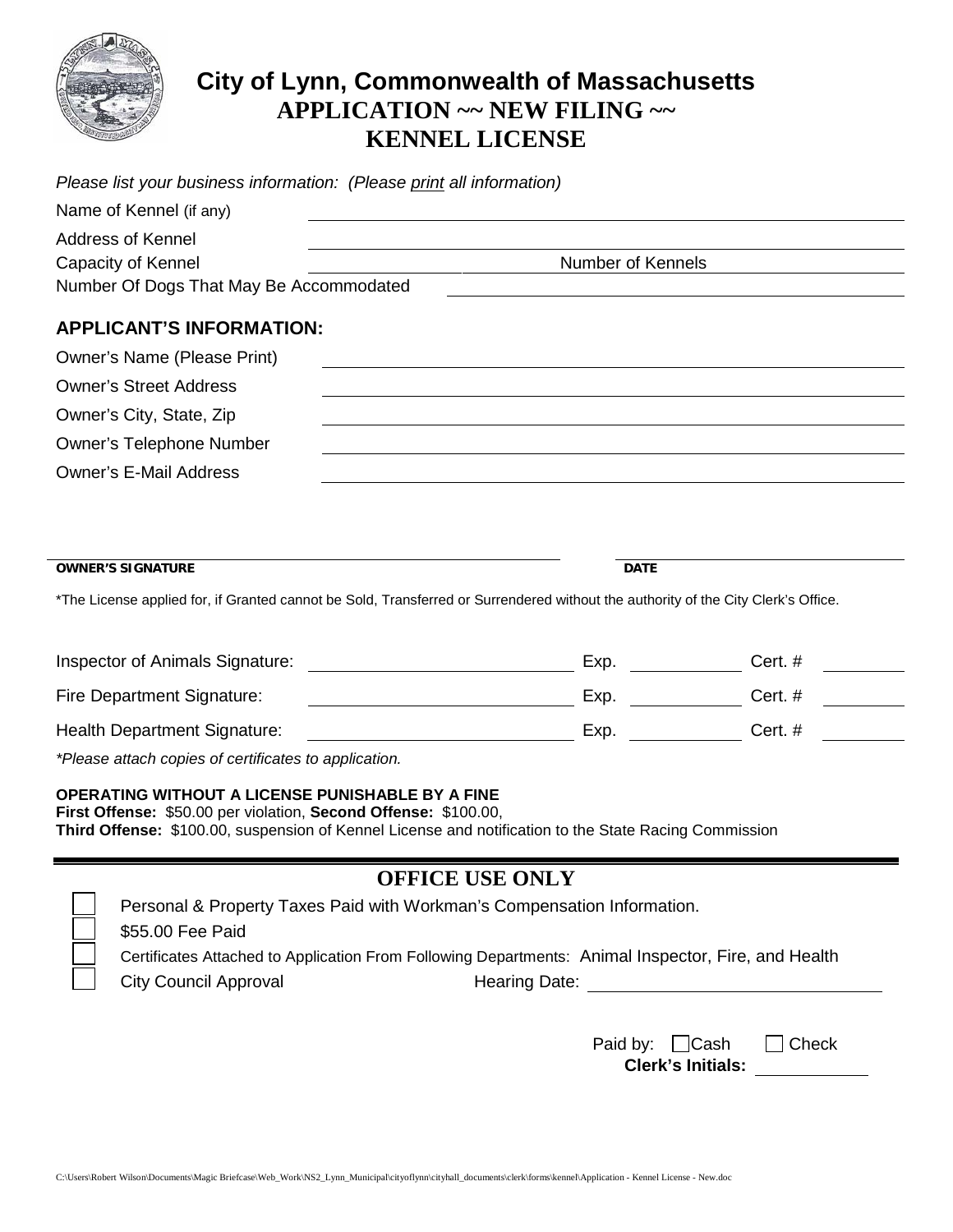

## **City of Lynn, Commonwealth of Massachusetts RENEWAL APPLICATION KENNEL LICENSE**

| Please list your business information: (Please print all information) |                   |  |  |
|-----------------------------------------------------------------------|-------------------|--|--|
| Name of Kennel (if any)                                               |                   |  |  |
| Address of Kennel                                                     |                   |  |  |
| Capacity of Kennel                                                    | Number of Kennels |  |  |
| Number Of Dogs That May Be Accommodated                               |                   |  |  |
|                                                                       |                   |  |  |
| <b>APPLICANT'S INFORMATION:</b>                                       |                   |  |  |
| <b>Owner's Name (Please Print)</b>                                    |                   |  |  |
| <b>Owner's Street Address</b>                                         |                   |  |  |
| Owner's City, State, Zip                                              |                   |  |  |
| <b>Owner's Telephone Number</b>                                       |                   |  |  |
| <b>Owner's E-Mail Address</b>                                         |                   |  |  |

**Please check box if there are no changes to Workman's Compensation Information on File.**

| <b>OWNER'S SIGNATURE</b>                                                                                                                                                                                                            | <b>DATE</b> |           |  |  |
|-------------------------------------------------------------------------------------------------------------------------------------------------------------------------------------------------------------------------------------|-------------|-----------|--|--|
| *The License applied for, if Granted cannot be Sold, Transferred or Surrendered without the authority of the City Clerk's Office.                                                                                                   |             |           |  |  |
| Inspector of Animals Signature:                                                                                                                                                                                                     | Exp.        | Cert. $#$ |  |  |
| <b>Fire Department Signature:</b>                                                                                                                                                                                                   | Exp.        | Cert. $#$ |  |  |
| Health Department Signature:                                                                                                                                                                                                        | Exp.        | Cert.#    |  |  |
| *Please attach copies of certificates to application.                                                                                                                                                                               |             |           |  |  |
| OPERATING WITHOUT A LICENSE PUNISHABLE BY A FINE<br>First Offense: \$50.00 per violation, Second Offense: \$100.00,<br><b>Third Offense:</b> \$100.00, suspension of Kennel License and notification to the State Racing Commission |             |           |  |  |

| <b>OFFICE USE ONLY</b> |  |  |
|------------------------|--|--|
|------------------------|--|--|

| Personal & Property Taxes Paid                                                                      |  |
|-----------------------------------------------------------------------------------------------------|--|
| No Change in Workman's Compensation Information                                                     |  |
| \$55.00 Fee Paid                                                                                    |  |
| Certificates Attached to Application From Following Departments: Animal Inspector, Fire, and Health |  |
| <b>City Council Approval</b><br>Hearing Date:                                                       |  |
| Paid by: Cash<br>Check                                                                              |  |

| <b>Clerk's Initials:</b> |  |
|--------------------------|--|
|                          |  |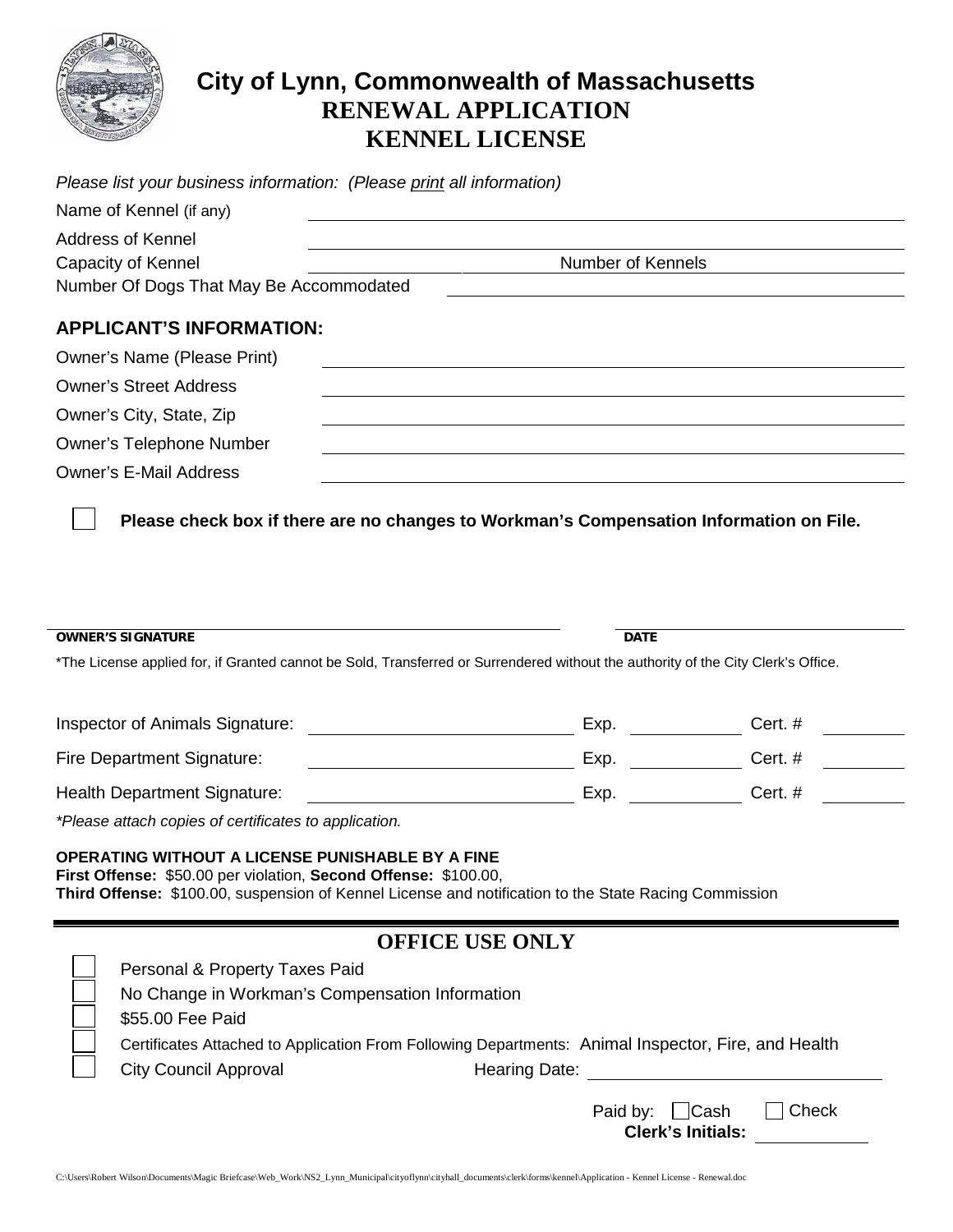# **INSTRUCTIONS FOR KENNEL LICENSE**

#### KENNEL LICENSES EXPIRE EACH YEAR MARCH 31ST. HOME KENNEL LICENSES ALSO EXPIRE MARCH 31ST.

#### **Steps to complete for Kennel License**:

- 1. Location must be approved by ISD
- 2. Fire Department must sign off
- 3. Health Department must sign off
- 4. Animal Inspector must sign off
- 5. Fee is \$55.00 per kennel

#### **Steps to complete for Home Kennel License**:

- 1. Location, # of dogs and breeds must be approved by Dog Officer
- 2. All dogs must be licensed
- 3. Personal and Property Taxes paid
- 4. \$25.00 Fee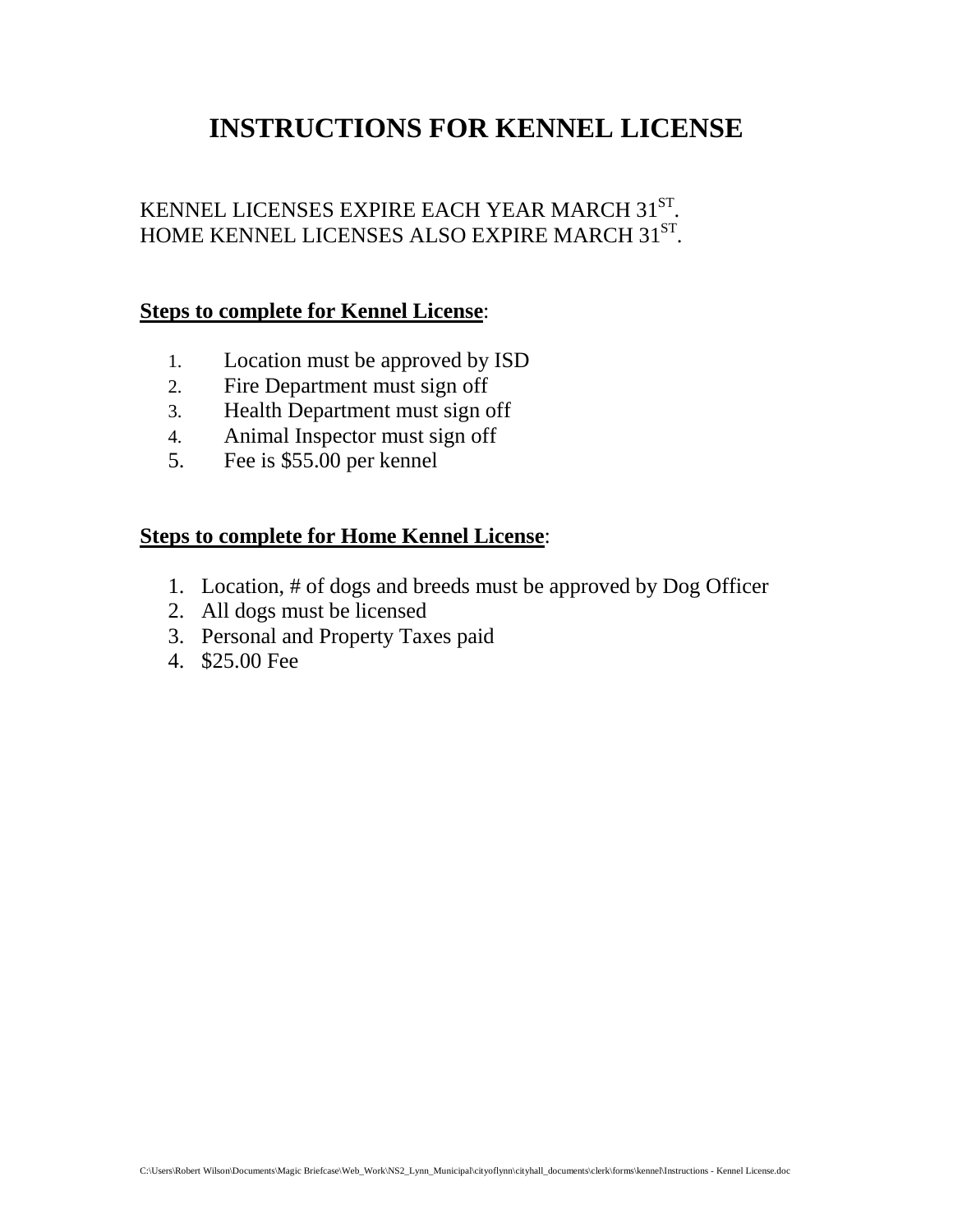

# **General Laws**

# **Section 137A Kennel licenses**

Section 137A. Every person maintaining a kennel shall have a kennel license. Any owner or keeper of less than four dogs three months old or over who does not maintain a kennel may elect to secure a kennel license in lieu of licensing such dogs under section one hundred and thirty-seven, and during such time as he does not license such dogs thereunder shall have a kennel license and shall be subject to this section and to sections one hundred and thirty-seven B and one hundred and thirty-seven C and to so much of section one hundred and forty-one as relates to violations of this section, section one hundred and thirty-seven B or section one hundred and thirty-seven C to the same extent as though he were maintaining a kennel. Kennel licenses under this section shall be issued by the police commissioner of the city of Boston if the dogs are to be kept under such license in said city or by the clerk of any other town if to be so kept in said town.

Such license shall be in a form prescribed by the director, upon a blank to be furnished, except in the county of Suffolk, by the county in which the town is located. Such license shall be in lieu of any other license for any dog while kept at such kennel during any portion of the period for which such kennel license is issued. The holder of a license for a kennel shall cause each dog kept therein to wear, while it is at large, a collar or harness of leather or other suitable material, to which shall be securely attached a tag upon which shall appear the number of such kennel license, the name of the town issuing such license and the year of issue. Such tags shall be in a form prescribed by the director, and shall be furnished to such owner or keeper by the clerk of the town in which such kennel is licensed, or, if licensed in Boston, by the police commissioner, in quantities not less than the number of dogs kept in